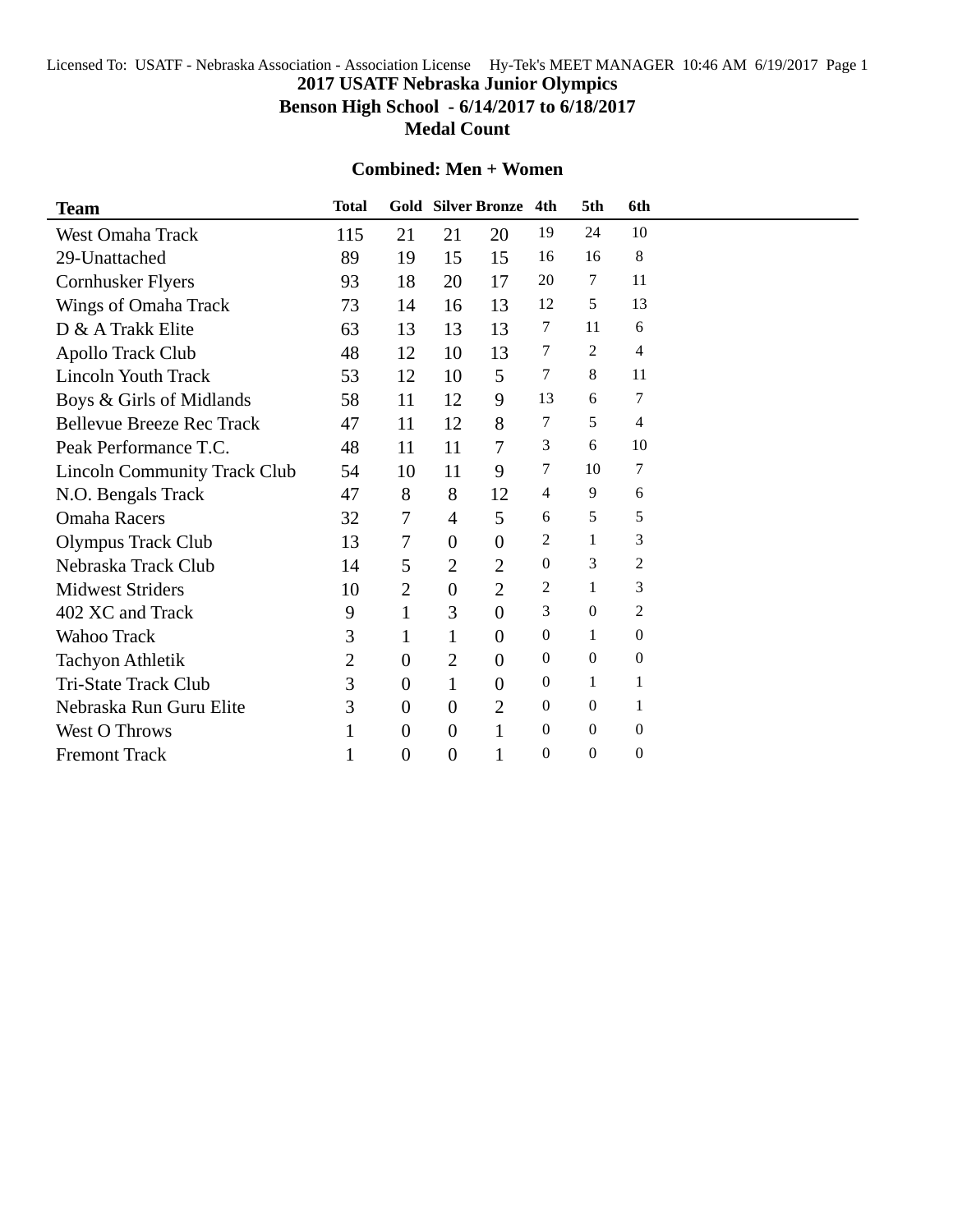# Licensed To: USATF - Nebraska Association - Association License Hy-Tek's MEET MANAGER 10:46 AM 6/19/2017 Page 2 **2017 USATF Nebraska Junior Olympics Benson High School - 6/14/2017 to 6/18/2017 Medal Count**

#### **Men**

| <b>Team</b>                         | Total |                  |                  | Gold Silver Bronze 4th |                  | 5th              | 6th              |  |
|-------------------------------------|-------|------------------|------------------|------------------------|------------------|------------------|------------------|--|
| Wings of Omaha Track                | 47    | 12               | 12               | 11                     | 5                | $\theta$         | 7                |  |
| <b>West Omaha Track</b>             | 60    | 9                | 8                | 12                     | 12               | 13               | 6                |  |
| <b>Bellevue Breeze Rec Track</b>    | 25    | 8                | 6                | 3                      | 3                | 3                | 2                |  |
| Peak Performance T.C.               | 23    | 8                | 4                | 3                      | 2                | 1                | 5                |  |
| <b>Lincoln Youth Track</b>          | 34    | 8                | $\overline{4}$   | $\overline{2}$         | 5                | 7                | 8                |  |
| D & A Trakk Elite                   | 45    | 7                | 11               | 11                     | 4                | 8                | 4                |  |
| 29-Unattached                       | 36    | 7                | 7                | $\overline{2}$         | 6                | 11               | 3                |  |
| <b>Lincoln Community Track Club</b> | 21    | 6                | 5                | 3                      | 1                | $\overline{4}$   | 2                |  |
| Boys & Girls of Midlands            | 29    | 6                | 4                | 6                      | 7                | 4                | 2                |  |
| <b>Cornhusker Flyers</b>            | 38    | 5                | 8                | 9                      | 7                | 4                | 5                |  |
| Apollo Track Club                   | 26    | 5                | 7                | 6                      | 5                | 1                | 2                |  |
| <b>Omaha Racers</b>                 | 10    | 3                | 1                | 1                      | 3                | $\theta$         | 2                |  |
| Nebraska Track Club                 | 6     | 2                | 1                | $\theta$               | $\mathbf{0}$     | 1                | 2                |  |
| <b>Olympus Track Club</b>           | 3     | $\overline{2}$   | $\boldsymbol{0}$ | $\overline{0}$         | 1                | $\theta$         | $\mathbf{0}$     |  |
| 402 XC and Track                    | 8     | 1                | 3                | $\overline{0}$         | 2                | $\theta$         | 2                |  |
| N.O. Bengals Track                  | 14    | $\theta$         | $\mathbf{1}$     | 4                      | 3                | 3                | 3                |  |
| Tri-State Track Club                | 3     | $\boldsymbol{0}$ | 1                | $\boldsymbol{0}$       | $\theta$         | 1                | 1                |  |
| Nebraska Run Guru Elite             | 3     | $\overline{0}$   | $\theta$         | $\overline{2}$         | $\boldsymbol{0}$ | $\boldsymbol{0}$ | 1                |  |
| <b>West O Throws</b>                |       | $\overline{0}$   | $\overline{0}$   |                        | $\Omega$         | $\theta$         | $\Omega$         |  |
| <b>Fremont Track</b>                |       | $\theta$         | $\boldsymbol{0}$ |                        | $\mathbf{0}$     | $\Omega$         | $\boldsymbol{0}$ |  |
| <b>Midwest Striders</b>             |       | $\overline{0}$   | $\overline{0}$   | $\boldsymbol{0}$       | 1                | $\mathbf{0}$     | $\overline{0}$   |  |